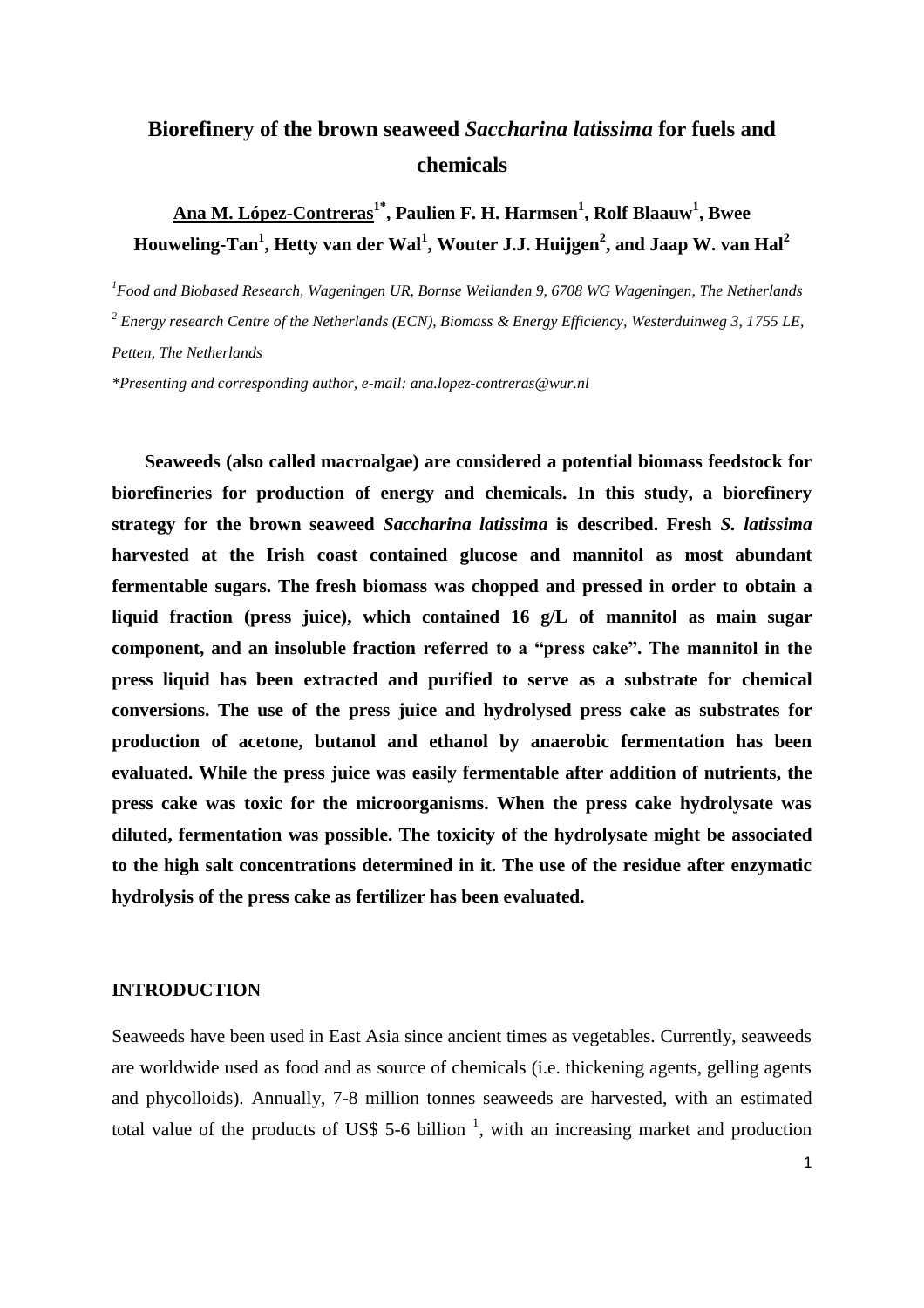capacity in the lasts years<sup>[2](#page-11-1)</sup>. Because of the special chemical composition (wide range in sugars, polymers, etc) of seaweeds and the possibility of cultivating them at large scale in the ocean with high yields, they are potential feedstocks for production of renewable chemicals and fuels  $3$ .

Brown seaweeds, in particular Kelps, are already used as source of alginates and are rich in fermentable sugars, mainly mannitol and glucose. Several brown species have been studied already as feedstock for production of ethanol and butanol<sup>[4](#page-11-3)</sup>. Some species of *Clostridium* produce acetone, butanol and ethanol (ABE) by anaerobic fermentation of sugars, a process known as the ABE fermentation. These species utilize sugars (both C5 and C6) in a variety of substrates, including (lignocellulosic) hydrolysates derived from plant biomass. Since seaweeds are composed by of a mix of different sugars, these organisms are expected to efficiently convert most sugars into an ABE mixture. The ABE process is nowadays being commercially re-introduced for the production of biologically derived butanol (biobutanol) to be used as biofuel or to replace petrochemically produced butanol in the bulk chemical market<sup>[5](#page-11-4)</sup>.

Brown seaweeds are rich in mannitol, which is a sugar-alcohol with a variety of industrial applications, including medical uses and as sweetener in food products. In addition, mannitol can be a precursor of compounds with uses as polymer components, which have a high value.

In this study, a biorefinery route has been assessed for the brown seaweed *Saccharina latissima*, a native specie of the North Sea. The major products envisaged in this biorefinery are acetone, butanol and ethanol formed by fermentation of the sugars in the seaweed fraction, pure mannitol to be used as a precursor of products with a higher market value, and fertilizer from the side stream after solubilisation of sugars for fermentation.

## **MATERIALS AND METHODS**

**Source of seaweed sample.** *S. latissima* was harvested at the Irish coast at the Sppidal coast in June and transported directly to Wageningen under cooled transport. The biomass was processed immediately upon arrival.

**Size reduction and pressing.** Size reduction was performed with a Pierret guillotine chopper. Seaweed was fed lengthwise, and the length of the 1 cm-wide pieces was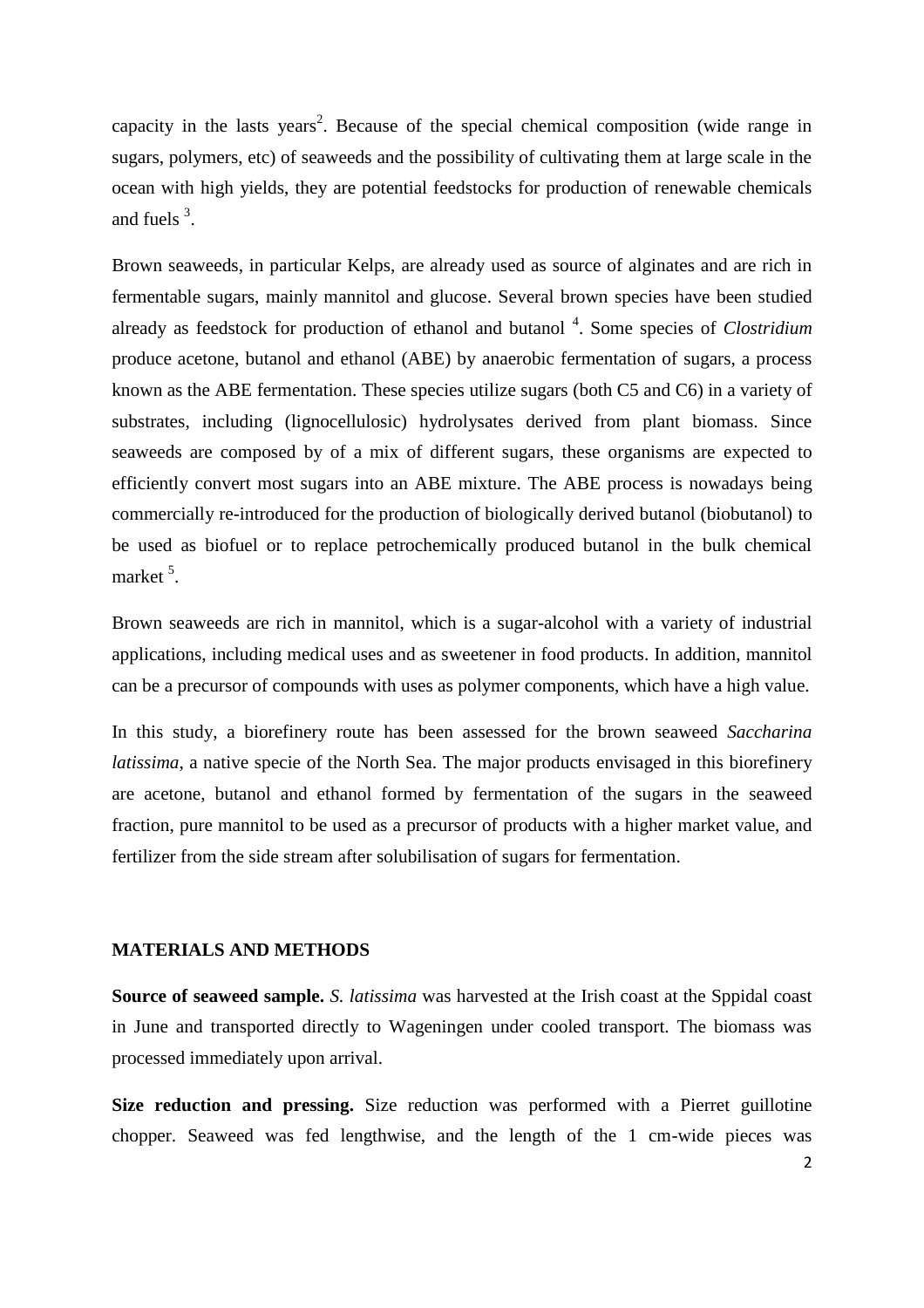determined by the width of the blade. Chopped seaweed was pressed in an expeller (oil press). The expeller configuration consisted of transport elements and an obstruction element (hump) in order to increase the resistance and pressing force. Before the hump, filter elements were placed. Screw speed was 20 rpm.

**Preparation of hydrolysate from press cake of** *S. latissima***.** The press cake (PC) was defrosted and milled under liquid  $N_2$  to obtain small pieces. For the solubilisation of sugar polymers in the milled PC, a hydrolysis step was carried out by incubating the material with GC220 enzyme preparation (Genencor) at a concentration of 0.28 mL GC220 suspension per gram of dry matter of PC at 50 °C for 24 h. The soluble and insoluble fractions were separated by centrifugation at 15100 x g for 15 min at RT. The hydrolysate was stored at -20°C until further use. The pellet was freeze dried and stored at RT.

**Analysis of biomass fractions: sugars, ash, elements, protein.** Total sugars were determined in the different fractions after acid hydrolysis of the milled material by incubation with 72% w/w H<sub>2</sub>SO<sub>4</sub> at 30°C for 45 min, followed by dilution to a 1M H<sub>2</sub>SO<sub>4</sub> concentration and hydrolysis for 1 h at 100°C. The hydrolysate was neutralized with  $Na<sub>2</sub>CO<sub>3</sub>$  and analyzed for neutral sugars on a HPAEC equipped with a CarboPac PA1 column with a CarboPac PA1 guard-column (Dionex), and pulsed amperometric detection.

The total ash content in the solid samples was determined by combustion at 550 °C. The N elemental composition was measured with an elemental analyzer (Carlo Erba Instruments FLASH EA 1112, Wigan, UK). The freely available ions available in the samples (chlorine, fluorine, bromine, iodine, sulfate, phosphate) were determined by water washing and subsequent analysis by ion chromatography. Protein content in the samples was estimated by multiplying the content in N by the factor 5.38, according to Lourenco et al  $^6$  $^6$ .

The inorganic elemental composition was measured using inductively coupled plasma atomic emission spectroscopy (ICP-AES) (Thermo ICAP 6000). The freeze-dried solid samples were first finely milled using a tungsten–carbide vibratory ring pulveriser. The milled solid was digested using  $HNO<sub>3</sub>/HClO<sub>4</sub>/HF$  before ICP analysis. Sulfate,  $K<sup>+</sup>$  and  $Na<sup>+</sup>$  in the hydrolysate and in the fermentation medium were determined using element analysis by ICP-IAS technique.

**Extraction of mannitol from** *S. latissima* **press juice.** Isolation of mannitol was accomplished by a simplified version of the method reported by Porter<sup>[7](#page-11-6)</sup>. S. latissima press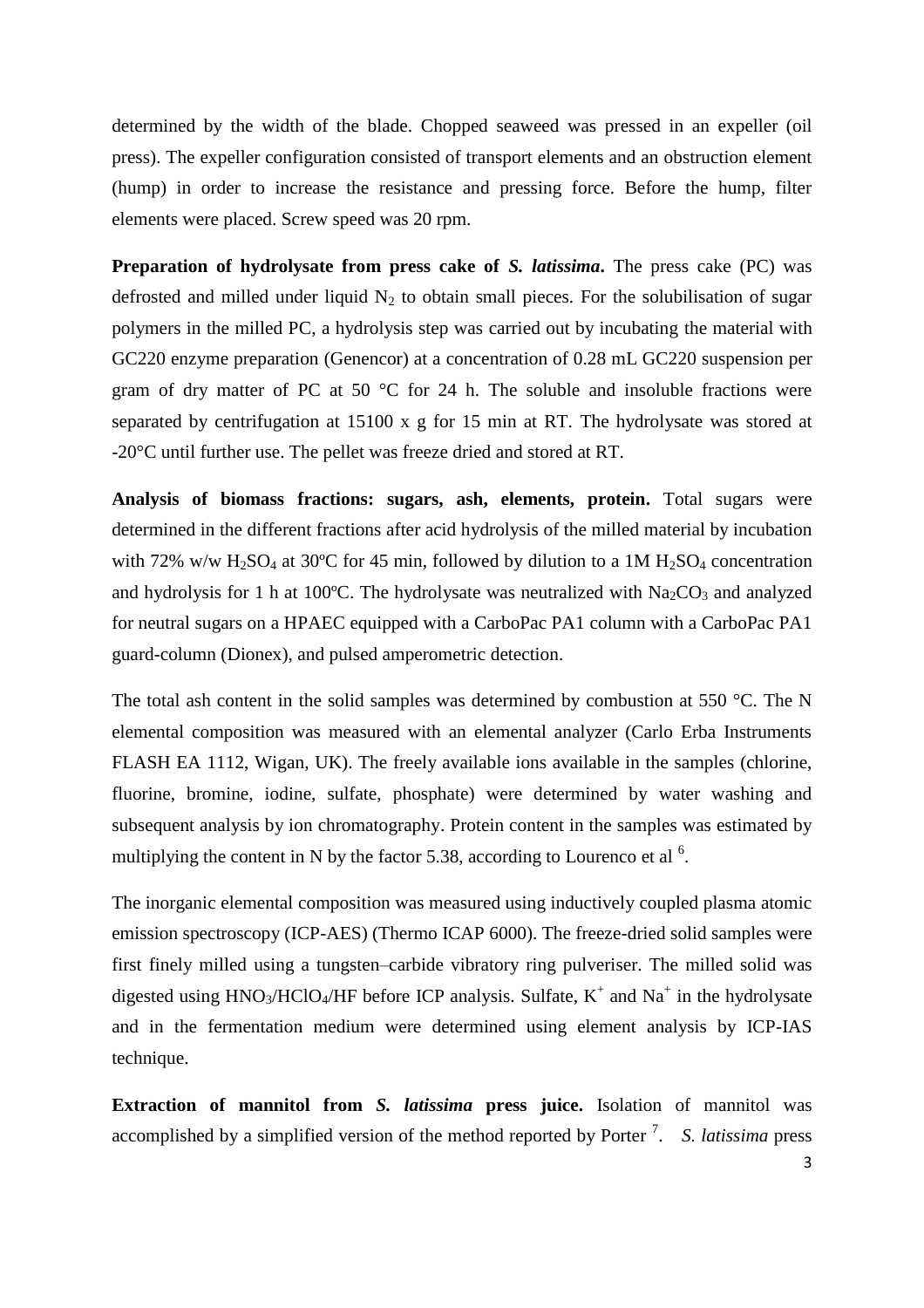juice was centrifuged (4000 rpm, 10 min.) to remove insoluble impurities. The clear liquor was subsequently evaporated to dryness on a rotary evaporator. The solid residue was subjected to Soxhlet extraction with methanol for approximately 48 h. Upon standing at room temperature, white needles formed, which were isolated by filtration and drying. The mother liquor was concentrated *in vacuo* and left standing overnight, yielding a second fraction of white crystals. These were isolated. <sup>1</sup>H and <sup>13</sup>C NMR spectra in DMSO- $d_6$  showed the presence of mannitol as a pure product, i.e. no signals of other organic compounds were detected. The isolated amount of mannitol corresponds to 71% of the amount of mannitol present in the press juice.

**Strains and growth conditions.** *C. acetobutylicum* ATCC 824 and *C. beijerinckii* NCIMB 8052 are laboratory strains, and were stored as spore suspensions in glycerol at -20°C. For the preparation of pre-cultures, spores were heat-shocked and placed into CM2 medium, as described previously <sup>[8](#page-11-7)</sup>. As carbon sources, stock solutions of glucose, mannitol or their mixes were prepared and sterilized separately and added to the medium at the indicated concentrations. The pH of the seaweed based-media varied between 5.3 and 5.8, and was adjusted to 6.0-6.4 with 1 M NaOH prior fermentation. The *S. latissima* fractions were tested for fermentation as such, or diluted, as indicated in the text. To reduce viscosity of the press liquid, GC220 was added at a concentration of 0.3 mL GC220/g dry matter at pH 6 and incubated during 17 h at 50°C.

**Analysis of metabolites.** Sugars and fermentation products were determined in clear culture supernatants from samples taken during the growth experiments and stored at -20°C. Organic acids, solvents and sugars were analyzed by High Performance Liquid Chromatography (HPLC) as described previously $8$ [.](#page-11-7)

#### **RESULTS**

#### **Biorefinery**

Our vision for a biorefinery for *S.latissima* is presented in Figure 1. It is based on the use of fresh seaweed and the avoidance of energy intensive methods like drying, grinding and extensive washing as much as possible. The process starts with a chopping and pressing stage where the first fractionation takes place. By pressing, the mannitol can be separated from the remainder of the seaweed carbohydrates. The press cake can then be hydrolysed under mild acidic conditions to obtain fermentable sugars originating from laminarin and fucoidan. As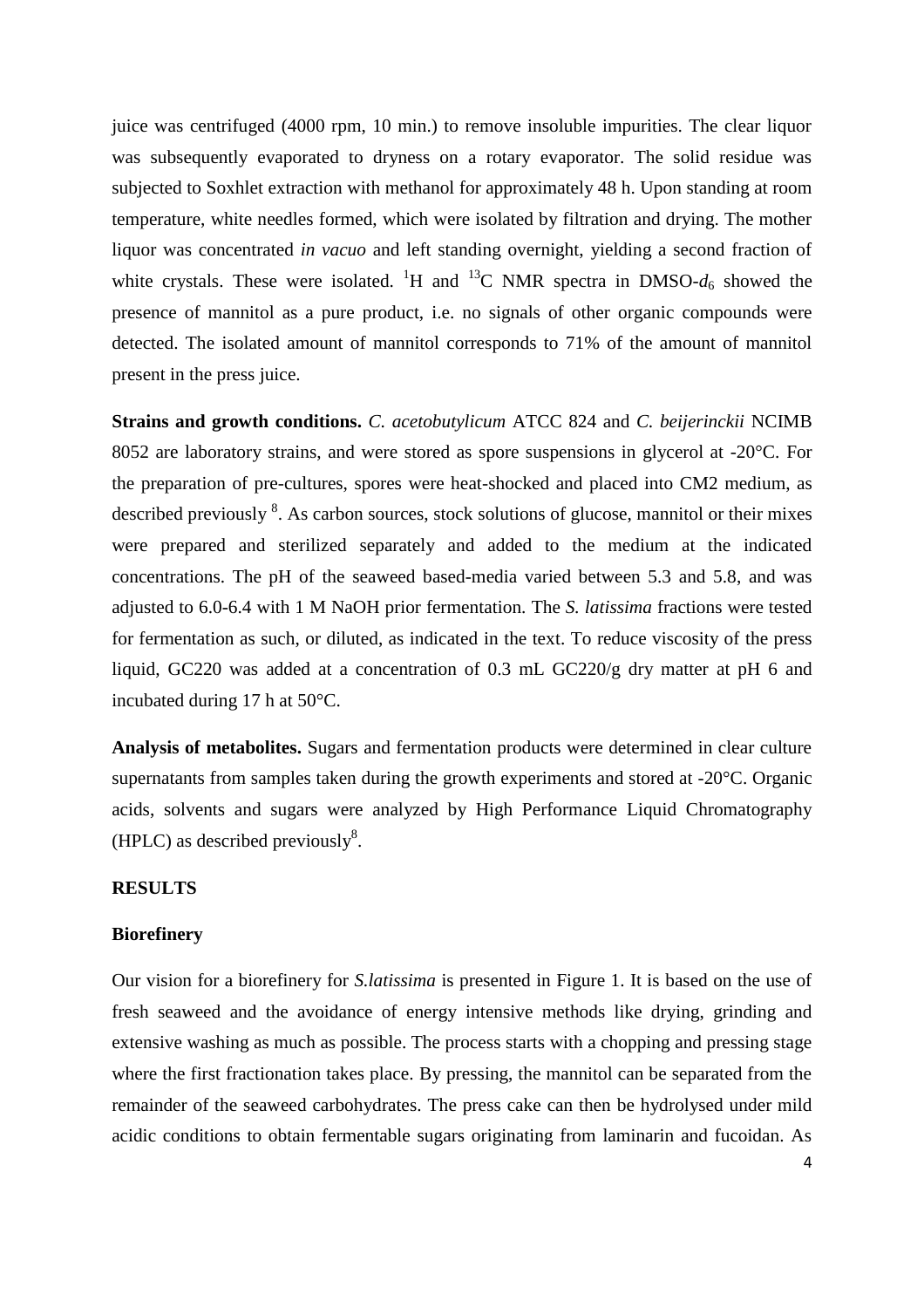alginate is not hydrolysed under these conditions an alginate residue remains which could be used for extraction of sodium alginate.

The intermediate products mannitol, sugars and alginate can be converted by chemical or biochemical methods to chemical building blocks like isomannide and 2,5-FDCA (Furan Di-Carboxylic Acid) or acetone-butanol-ethanol (ABE). Residues from all processing steps could be collected for anaerobic digestion to biogas, or some may be used as fertilizer, since seaweeds are rich in minerals.



**Figure 1: Biorefinery scheme of processing steps described in this study. Solid lines represent processes described in this study, while the dashed lines represent possible processes.**

#### **Pressing of fresh** *S. latissima*

#### *Properties of press cake*

The amount of press cake corresponded to 72 wt % of the total weight (in dry matter) of the fresh seaweed. Dry matter content of the seaweed as received was  $15.5 \pm 0.2$  wt% and after chopping and pressing the dry matter content was slightly increased to  $16.7 \pm 0.1$  wt%. The total sugar content in the untreated seaweed was 25.7 wt% of the dry matter, while in the press cake the amount of sugars determined was of 28.9 wt% of the dry matter (Table 1). The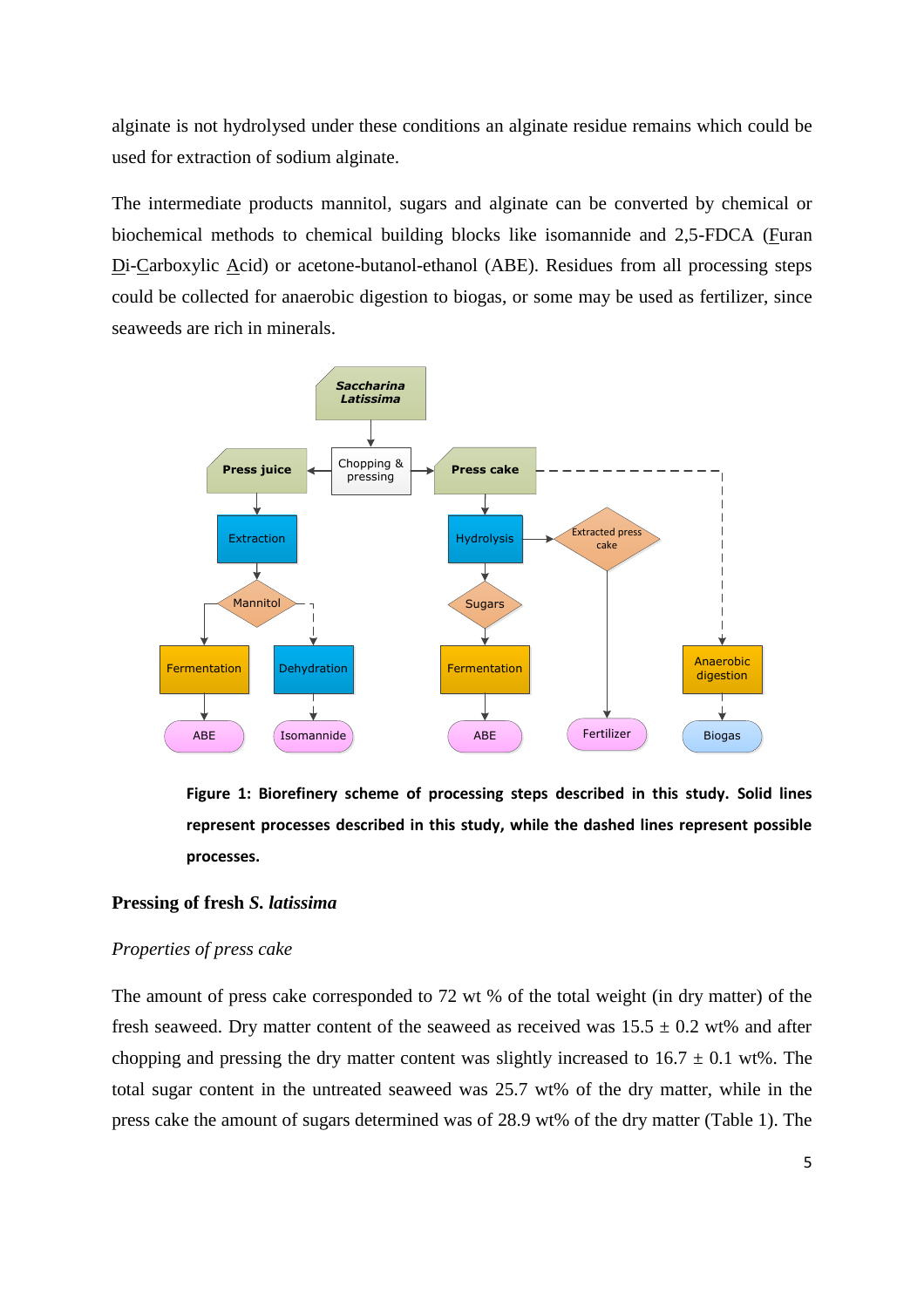weight reduction of 20% obtained after pressing was mainly caused by to the removal of mannitol and glucose (originating from laminarin). Sugars originating from fucoidan (galactose, xylose, mannose and fucose) were hardly found in both the seaweed as well as the press cake.

#### *Properties of press juice*

The amount of press juice was 28 wt% of the total fresh seaweed. Dry matter content of the press juice was 7.8 wt%, divided in dissolved material (7.2 wt%) and solids (0.6 wt%). The press juice was analysed for sugar content by an additional hydrolysis in order to hydrolyse oligomeric sugars to monomeric sugars. The most abundant sugar in the press juice was mannitol (16 g/L) followed by glucose (1 g/L) and fucose (1 g/L). Based on these data the total sugar content in the press juice was 18.5 g/L.

#### **Hydrolysis of sugar polymers in the** *S. latissima* **press cake**

The pressed cake was subjected to a short thermal treatment followed by enzymatic hydrolysis using commercial cellulases (GC220) at standard loading, since no specific enzymes could be found in the market for hydrolysis of brown seaweed biomass. The enzyme loading was not optimised.

The hydrolysate obtained after the enzymatic hydrolysis contained 17.9 g/L of glucose and 42.8 g/L of mannitol. This corresponded to a solubilisation yield of 89% of the total sugars present in the press cake. The major glucose polysaccharide in *S. latissima*, laminarin, is easily degraded by cellulases, and mannitol is free in the biomass, which explains the high yield obtained of hydrolysis of the press cake. Of the total proteins in the pressed cake, 23% were solubilised and 77% remained in the insoluble fraction.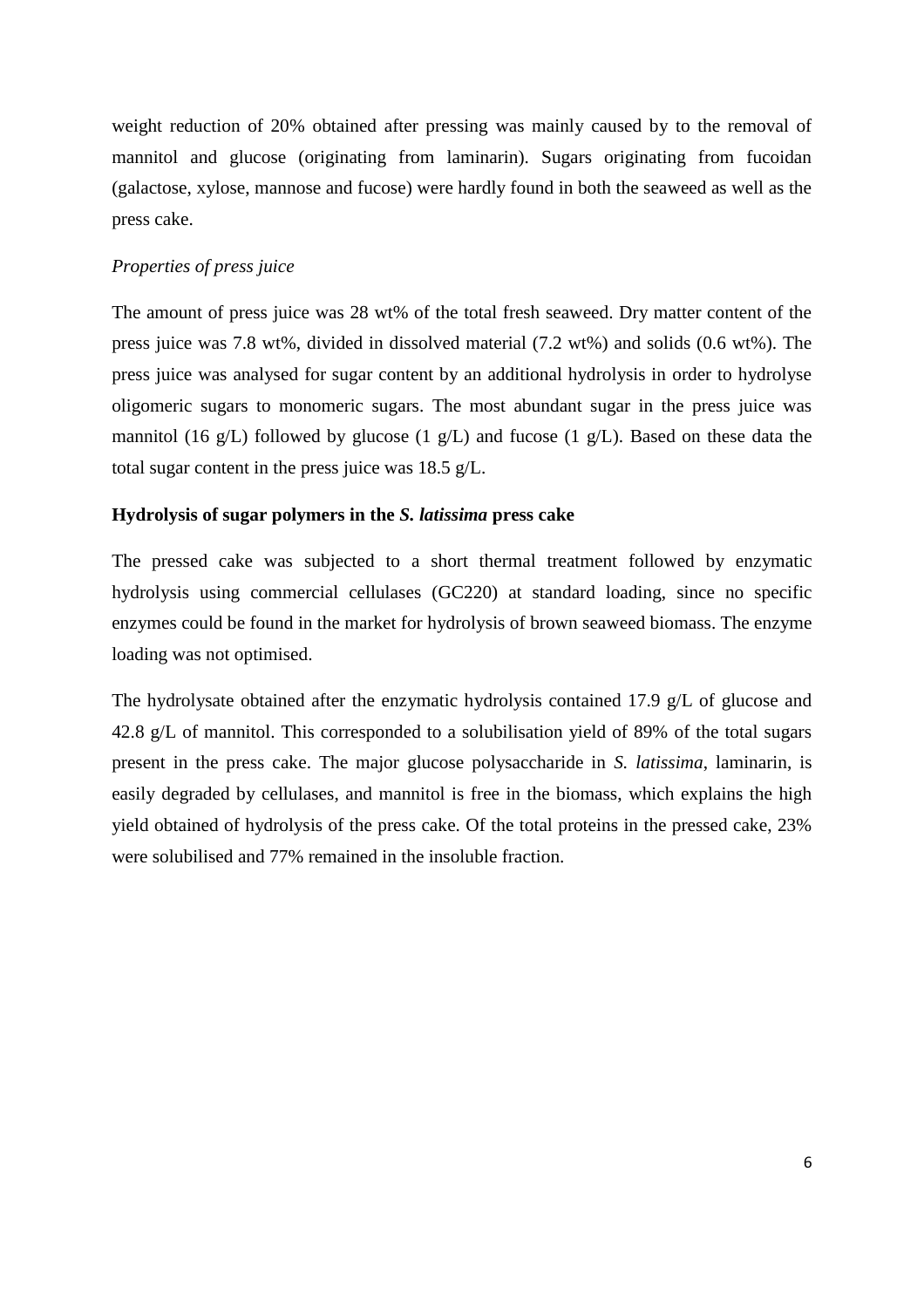|                             | <b>Sugars</b> |                 |        |         |     |
|-----------------------------|---------------|-----------------|--------|---------|-----|
| Sample                      | Glucose       | <b>Mannitol</b> | Fucose | Protein | Ash |
| S. latissima (fresh)        | $9.1*$        | $15.6*$         | $1*$   | 8.6     | 31  |
| Press cake                  | 11.6          | 16.4            | 0.9    | 8.6     | 25  |
| <b>Extracted Press cake</b> | 4.8           | 6.1             | 0.8    | 16.1    | 22  |

## **Table 1. Composition of** *S. latissima* **and its fractions, in % of dry matter.**

\* Estimated values from the composition of the press juice and the press cake

## **Isolation of mannitol from the press liquid**

The press liquid resulting after the chopping and pressing of the biomass contained 16 g/L of mannitol. Practically pure mannitol was isolated from the press liquid by evaporating the liquid to dryness and subsequently performing a Soxhlet extraction with methanol on the residue. More than 70% of the mannitol present in the press juice could be isolated this way as white crystals.

## **Fermentation of** *S. latissima* **fractions to acetone, butanol and ethanol**

7 In this study, two ABE-producing strains were selected, *C. acetobutylicum* and *C. beijerinckii*, since they are both well studied and show different fermentation and sugar use profile. The utilisation of mannitol/glucose mixtures by these strains has not been characterized extensively, therefore tests on control medium containing glucose and mannitol were carried out. Both strains fermented glucose, mannitol and mixes of glucose and mannitol to ABE. In Figure 1, the profile of consumption of glucose and mannitol in a medium containing a mix of both sugars by both strains is shown. It is observed that, although both sugars a consumed, both strains show a preference for glucose, being mannitol consumed only after glucose is depleted in the medium. On the glucose/mannitol mixture, *C. acetobutylicum* produced 1.1 g/L of ABE and 3.2 g/L of butyric acid as major products, while on cultures on 20 g/L of glucose the ABE and butyric acid levels were 3.4 g/L and 2.5 g/L, respectively. These data are in agreement with our experience in the cultivation of this strain on the requirement of high concentrations of sugars in the medium for an efficient solventogenic fermentation. In the case of the cultures of *C. beijerinckii* on the glucose/mannitol mixtures, the ABE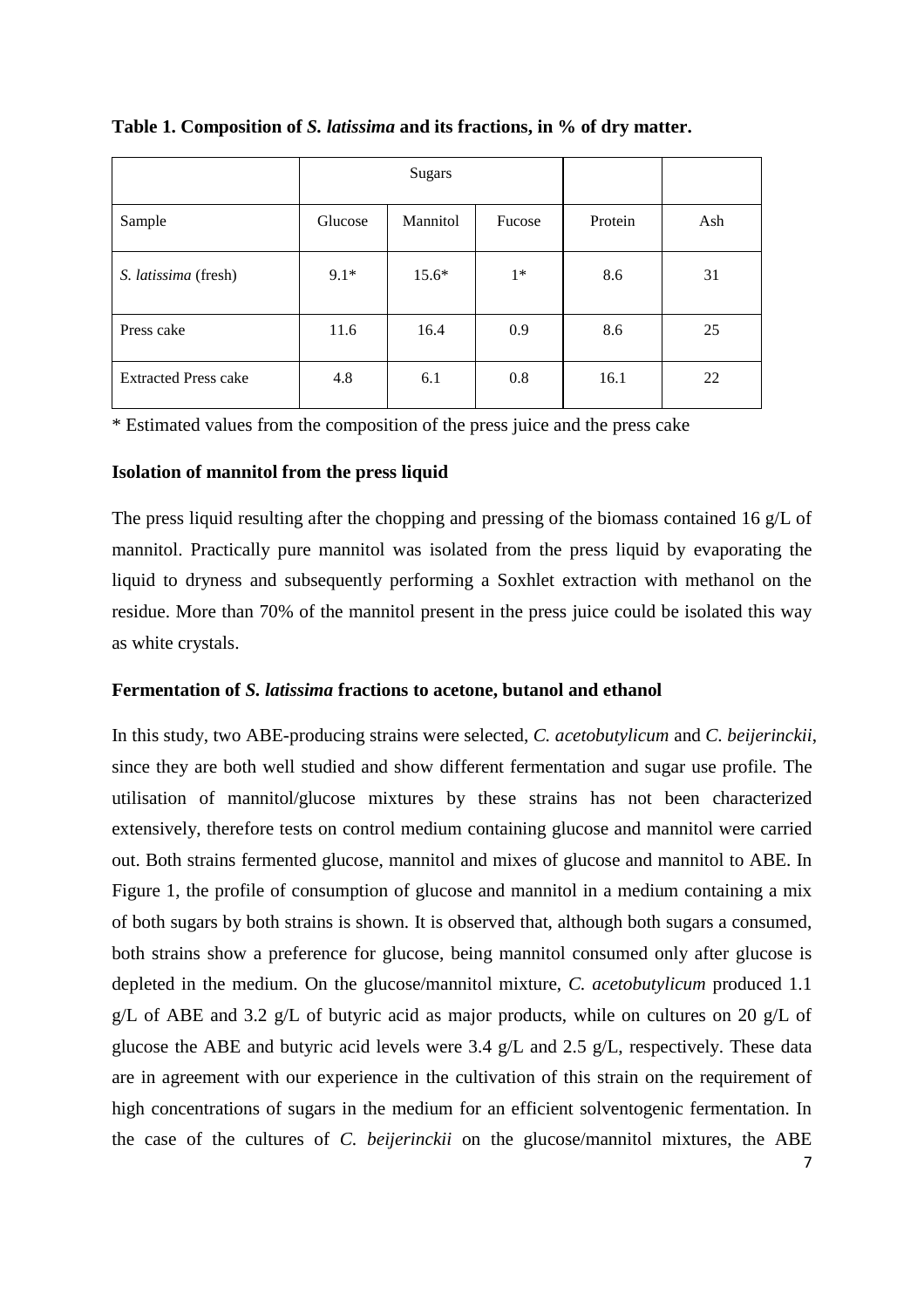production after 163 h of cultivation was 6.6 g/L and the butyric acid level was 1 g/L. On media with glucose at 20 g/L as carbon source this strain produced 7.8 g/L of ABE and 0.2 g/L of butyric acid, indicating efficient solventogenic fermentations at low sugar concentrations. These results illustrate the big difference in fermentation performance between solventogenic strains, and the importance of selecting the most suitable strain according to the properties of the feedstock.



**Figure 2. Sugar consumption by** *C. beijerinckii* **(Cb) and** *C. acetobutylicum* **(Ca) in cultures with a mix of glucose and mannitol as carbon source. Legend:**  $\blacksquare$  = **glucose Cb ; □= mannitol Cb ; ●= glucose Ca ; ο= mannitol Ca.**

The press juice obtained after pressing the fresh *S. latissima* and the hydrolysate from the press cake were used as substrate for the ABE fermentation. In both cases, the major fermentable sugar present in the fractions was mannitol.

The press liquid contained 18.5 g/L of total sugars and presented a high viscosity. Therefore it was incubated with the cellulase GC220 before being used as fermentation feedstock. This treated press liquid was not fermentable as such, but after addition of nutrients to reach the same levels as in the control medium, sugars were consumed and products, mostly butyric acid at a concentration of approx. 4g/L, were formed by *C. acetobutylicum*, indicating that the press liquid is too poor in nutrients to support growth. In all fermentation experiments, the utilization of fucose was not studied, since little is known about the fermentation of this sugar by the strains used.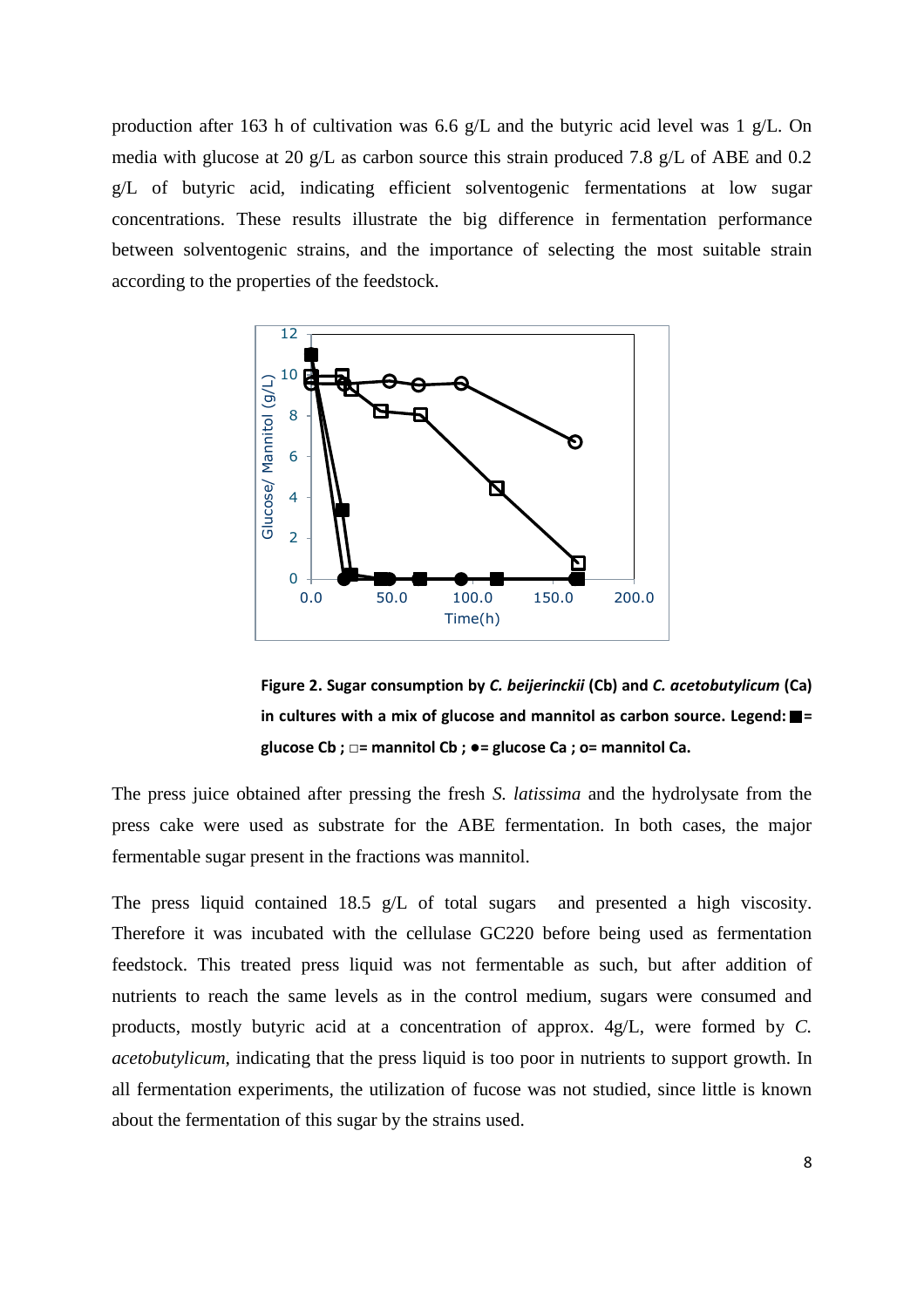The hydrolysate from the press cake had a high sugar concentration, 60  $g/L$  of total sugars. However it was not fermentable by *C. beijerinckii*. In cultures where the hydrolysate was diluted 2-fold, the bacteria grew and produced solvents to the same extent as in control medium with the similar amount of sugars, 3.8 g /L of total ABE and 1.9 g/L of butyric acid. This fermentation was not optimal, and not all sugars were consumed, indicating possible inhibitory effects of medium components on the culture.

The toxicity of the hydrolysate may be caused by salts present in it that originate from the biomass, since seaweeds are known by their high content salts and inorganic material taking part in ash. In the *S. latissima* press cake the amount of ash was 25% (Table 1) of the dry matter content. Therefore the content in salts in the hydrolysate was determined (Table 2). The concentration of sulphate was 3.3 g/L, which is 10-fold higher than that in control medium. High concentrations of sulphate are known to be inhibitory of bacterial growth  $\frac{9}{2}$  $\frac{9}{2}$  $\frac{9}{2}$ , and the concentration in this hydrolysate is above the toxicity limits. The levels of  $K^+$  and Na<sup>+</sup> were also high, but their effect on microorganisms has not been well characterized yet.

**Table 2. Content in K<sup>+</sup> , Na<sup>+</sup> and sulphate ions in the hydrolysate of** *S. latissima* **compared to that of control medium used for fermentation.**

|                          | Component $(g/L)$ |       |          |  |
|--------------------------|-------------------|-------|----------|--|
| Medium                   | $K^+$             | $Na+$ | $SO_4^2$ |  |
| S. latissima hydrolysate | 14.5              | 7.3   | 3.3      |  |
| Control medium           | 0.4               | nd    | 0.3      |  |

#### **Evaluation of the use of the extracted press cake as fertilizer**

The pellet obtained after the enzymatic hydrolysis of the press cake, referred to as "extracted press cake" was chemically characterized (Table 1). The ash content in this fraction was 22% of the dry matter. The extracted press cake showed a relatively high content in the primary inorganic fertilizer components, K and P. Secondary fertilizer components (Mn and Ca and S) are also potentially useful, as are the trace elements Cu, Fe, Mn, Mo, Zn and Ni.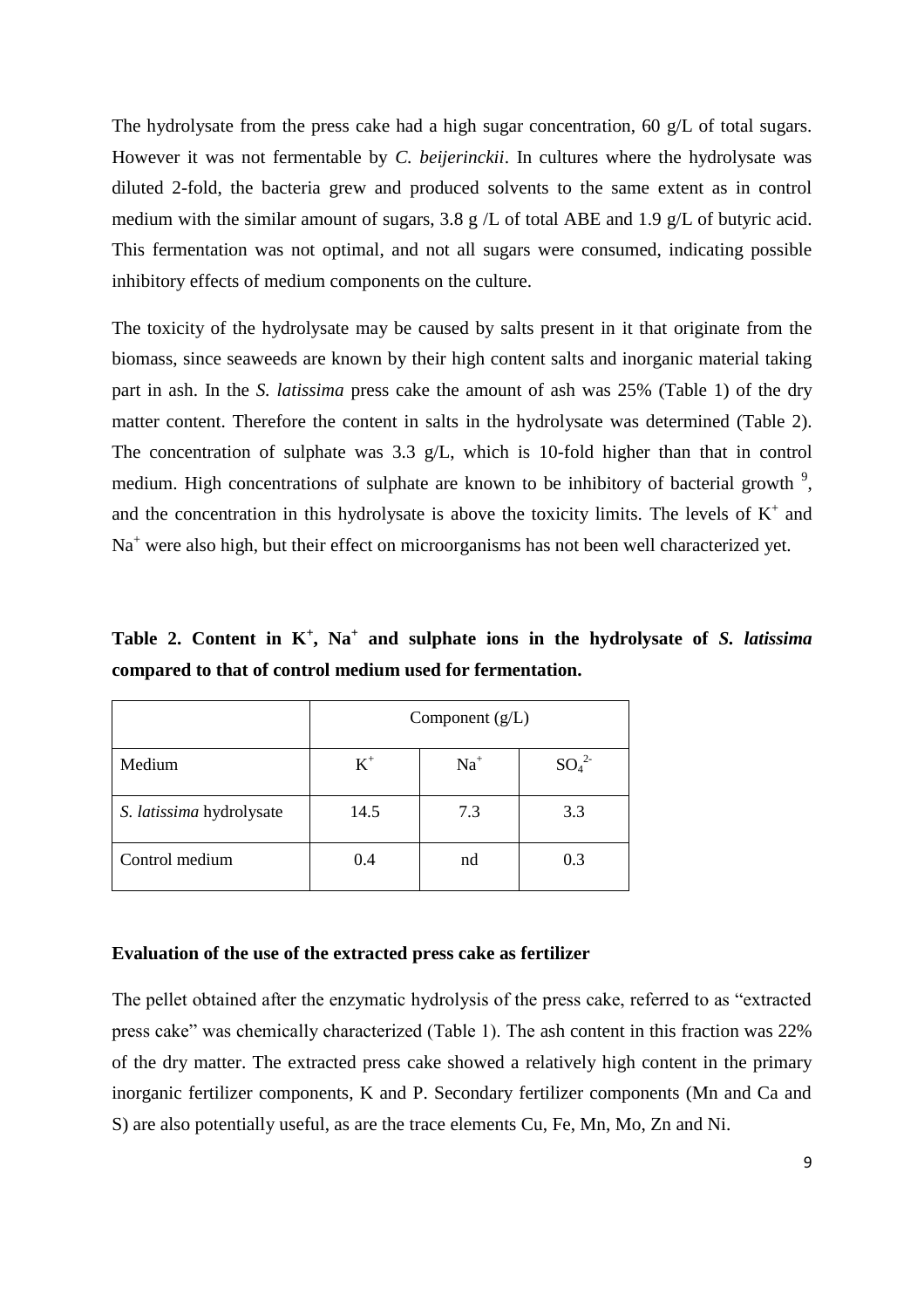Potentially environmentally harmful elements, which are maximised by law in the Netherlands are listed in the table below. Most of these elements, with the exception of As, are well below the limit set in the Netherlands for compost, the most stringent rule. The high content in As (>3 times the max. allowed for compost) represent an issue for the use of this stream as fertilizer in The Netherlands, and other uses should be evaluated as well. It should be noted that the mineral composition of seaweed is strongly location-dependent, and therefore samples from *S. latissima* or other brown seaweed harvested at other geographical locations may contain lower values in As.

**Table 3. Content in potentially harmful elements in the extracted press cake as compared to the max. level allowed for compost in The Netherlands.**

| Element | Maximum level allowed in        | Amount in extracted press |  |
|---------|---------------------------------|---------------------------|--|
|         | The Netherlands $^{10}$ (mg/kg) | cake (mg/kg)              |  |
| As      | 15                              | 51.41                     |  |
| Cd      | $\mathbf{1}$                    | 0.76                      |  |
| Cr      | 50                              | 7.9                       |  |
| Cu      | 90                              | 9.27                      |  |
| Ni      | 20                              | 6.78                      |  |
| Pb      | 100                             | 6.51                      |  |
| Zn      | 290                             | 64.4                      |  |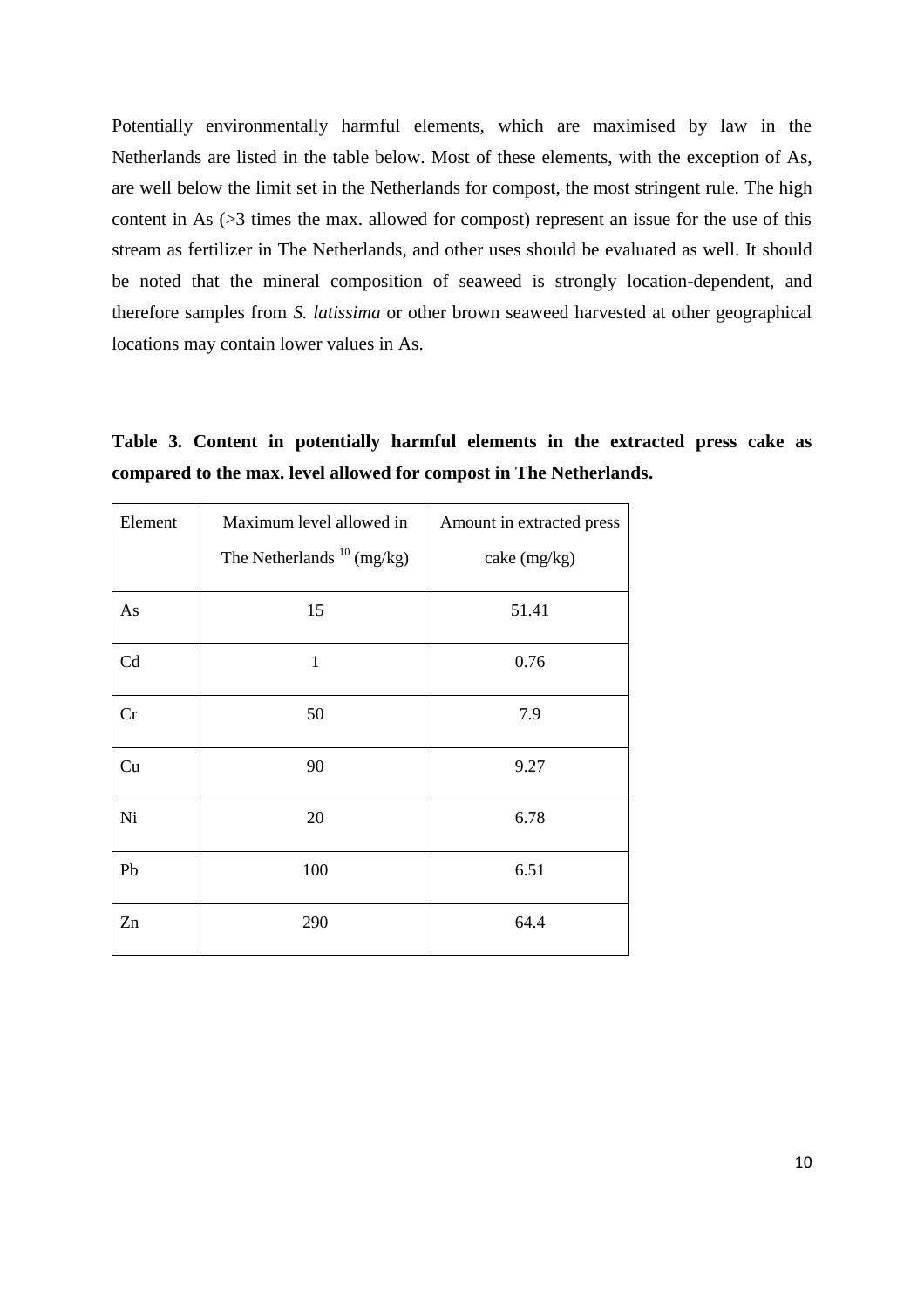#### **DISCUSSION**

Fresh seaweeds have low dry matter content, and have the ability to retain water very well due to the presence of hydrocolloids in their cell structure. Some brown seaweed species, including *S. latissima*, contain the sulphated polysaccharide fucoidan which protects the seaplant from dehydration. During this study, it was seen that increasing the dry matter content in *S. latissima* was very difficult, however, by pressing the biomass a viscous press juice with a high concentration in mannitol was obtained. The mannitol in the press juice was purified to a high degree of purity, allowing its use as a feedstock for chemical conversions.

The fractions made from the seaweed were fermentable by ABE-producing organisms, however, under suboptimal conditions. The press liquid required the addition of nutrients to be fermentable. The hydrolysate from the press cake had a high sugar content, however, it was toxic to the bacteria. The salt content in the hydrolysate was very high, as a result of the high content of salts in the seaweed. This issue could be addressed in future work by removing the salts in the biomass (by washing or by other technique) before the pre-treatment, in this way part of the salts can be removed and be used for other applications.

The residue resulting after the solubilisation of sugars in the press cake has been analysed and its use as fertilizer has been evaluated. This residue had a content in arsenic that is more than three times the current maximum level allowed for compost in The Netherlands, making the use of this fraction as fertilizer not possible. Because the mineral content in seaweeds is highly dependent on the harvesting location and cultivation conditions, this does not mean that all brown seaweeds have a high arsenic content, and the data shown apply to the specific sample used in our work.

This study represents one of the first biorefinery studies for brown seaweeds in which multi-products have been obtained from fresh biomass using a fractionation strategy. Valorisation of all components in the biomass will contribute to the development of sustainable processes for seaweed uses as feedstock for fuels and chemicals.

#### **ACKNOWLEDGMENTS**

The authors wish to thank Stefan Kraan and Declan Hanniffy from Ocean Harvest Technology for supplying the *S. latissima* and Steef Lips, Willem Spekking and Jan